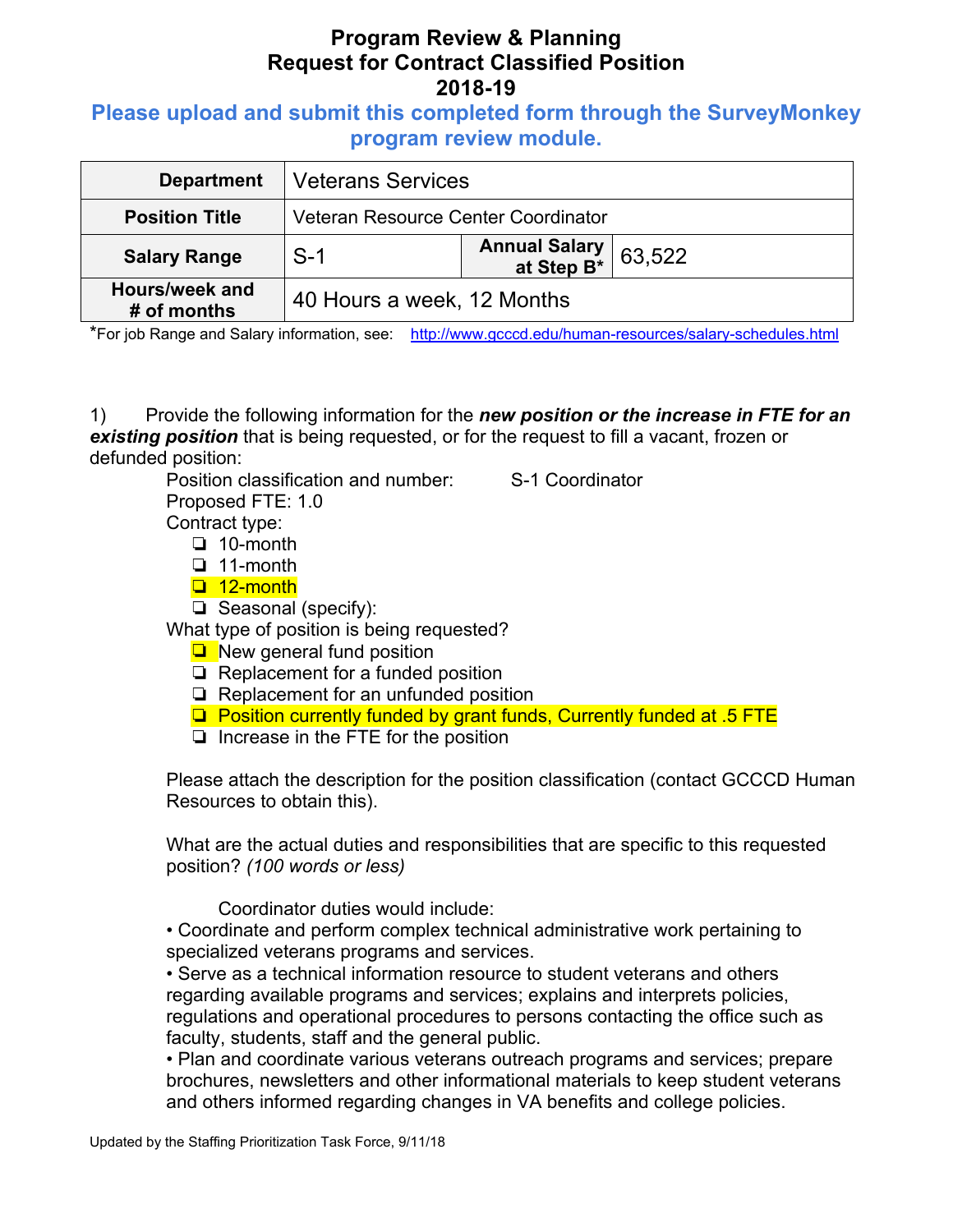### **Please upload and submit this completed form through the SurveyMonkey program review module.**

 • Plan, organize and participate in informational booths at fairs, college nights and various other marketing events.

• Serve as a liaison between Cuyamaca College and community agencies that assist the veteran population.

• Performs research on internal and external data, methods and processes; perform technical data analyses and comparisons; monitor and review veteran-related legislation; compile, prepare and present on issues/recommendations to management for evaluation.

• Enter, maintain, and tracks complex data in manual and/or automated systems; develops and runs computerized queries; tabulates, summarizes and evaluates data; identifies trends and concerns; prepares summary reports.

2) Is the position being requested in order to comply with state or federal mandates/requirements? **(Rubric Criterion 1)** 

☐ Yes

Cite the specific mandate/requirement (100 words or less):

☐ No

3. How are the duties of the requested position currently being performed, if at all?

Many duties are currently not performed. Some duties are performed by the counselor with a .5 FTE for Veterans Services and .5 FTE VRC coordinator. Veterans Services Coordinator is integral to the functioning of the program.

How does the lack of this position impact the program or service area?

The ability to grow the program and provide outreach efforts is greatly affected by the limited staffing in Veterans Services. A lack of support for this position would greatly hinder the ability to improve retention, persistence and degree completion for a student population that is in need of supportive services. The VRC coordinator will assist in improving our institutional capacity to provide support services and increase retention, persistence and completion of degrees among veteran students. The VRC coordinator will assist in providing services that are currently not available and/or enhance current services offered. Additional resources and support for veteran students would amplify the existing services and establish new and more student friendly services. Overall, Veteran Services strives to increase the likelihood that veteran students will successfully transition from the military environment to campus life, and that students receive much needed support for completing their educational goals.

What impact, if any, have frozen or vacant positions within the department had on services or staff workload?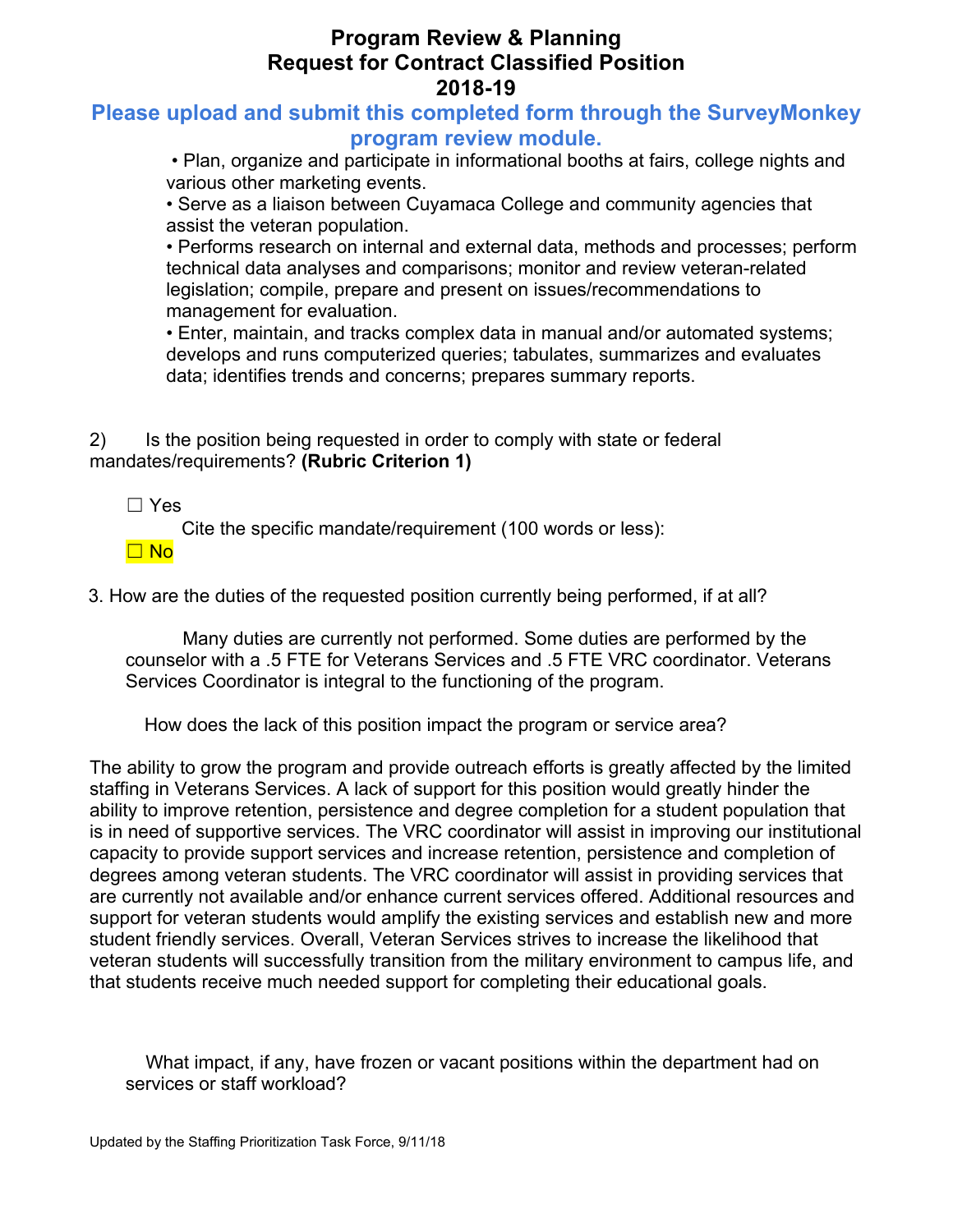## **Please upload and submit this completed form through the SurveyMonkey program review module.**

Many of the of the duties listed for this position are not performed due to the limited resources.

*(200 words or less)* **(Rubric Criteria 1)**

4. How has the program/service area changed over the most recent five academic years and/or how is it expected to change within the next five years (i.e. growth, additional services, increased workload and reorganization) that warrants this position? \*\*Please use both quantitative and qualitative data including, but not limited to: enrollment and productivity data, staffing or other studies, surveys, volume of students or employees served, total comp time accrued, number of hourly/ intern/ volunteer/work-study, and services provided.\*\* *(200 words or less)* **(Rubric Criteria 2)**

Many veterans have a difficult time transitioning from the military to civilian life. At Cuyamaca College student veterans are impacted by an identified range of academic and non-academic barriers including: difficulty in transitioning from military to civilian life, mental health issues, limited finances, poor study habits, and familial challenges. As a result, our student veterans face unique social, academic and physiological issues that differ from our typical student population. A recent report for the 2016-2017 academic year showed that student veterans have a lower percentage rate of course success, persistence and academic year GPA versus the general college student population. A similar report for 2015/2016 showed similar results:

- Veteran course success rates are lower than the college-wide average (69% versus 74%)
- Veteran persistence rates (fall-to-fall) are lower than the college-wide rates (33.5% versus 37.4%)
- Veterans mean academic year GPA is lower than college wide average (2.53 versus 2.78)

Although our college strives to address the needs of our student veterans, additional funding for these services is needed to help support our veteran population. The VRC coordinator would assist student veterans transition back to civilian life as a California Community College student. The duties listed in on this request will augment the current support services offered at Cuyamaca College and help to improve retention, persistence and completion of degrees and certificates among veteran students.

5. How would this position's main duties specifically support the institution's strategic priorities?

#### 1. Acceleration